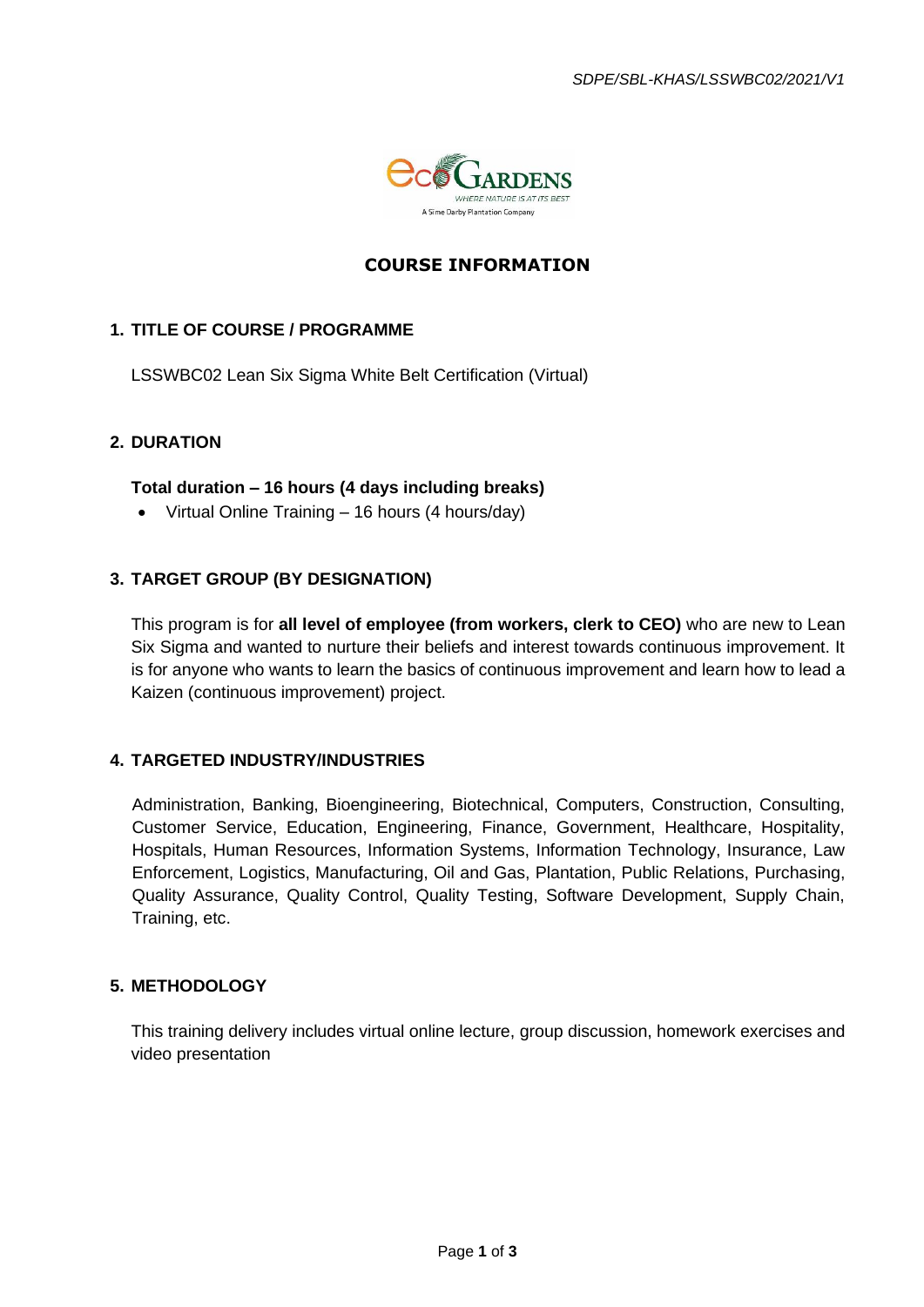## **6. CERTIFICATION**

- A. Sime Darby Plantation Ecogardens Sdn. Bhd. will issue the **Certificate of Completion** after:
	- the completion of the training (minimum 90% attendance)
- B. Sime Darby Plantation Ecogardens Sdn. Bhd. will issue the **Lean Six Sigma White Belt Certification** after:
	- the completion of the training (minimum 90% attendance)
	- the completion of a Kaizen Project approved by the trainee's organization and **Ecogardens**

## **7. COURSE OBJECTIVE**

At the end of the training the trainee will be able to:

- Identify the 8 wastes and able to perform waste elimination
- Plan and able to practice 5S within his or her work area
- Understand the concept and approach of Error-proofing
- Understand what the 7 Quality Control (QC) tools are and know when it is use.
- Lead and apply Plan-Do-Check-Act (PDCA) cycle approach in a Kaizen project.

### **8. COURSE OUTLINE**

- A. Initiating Continuous Improvement at work
	- Understanding the difference between Lean and Six Sigma
	- Understanding what is Kaizen, Muda, Mura and Muri
	- Identifying 8 wastes and Value Add Criteria
	- Identifying and eliminating waste using PDCA cycle
	- Applying kaizen charter and kaizen sheet to a continuous improvement project
- B. Monitoring Quality and its improvements
	- Understanding what are 7QC Tools
	- Knowing when to use 7 Quality Control (QC) tools
	- Learning how to develop 7 QC tools
- C. Preventing and Detecting Quality Defects
	- Understanding the concept and the purpose of Error-proofing (poka-yoke).
	- Understanding cost of poor quality (COPQ)
	- Reviewing the traditional methods of inspection for mistakes/defects
	- Understanding the approach and level of Error-proofing